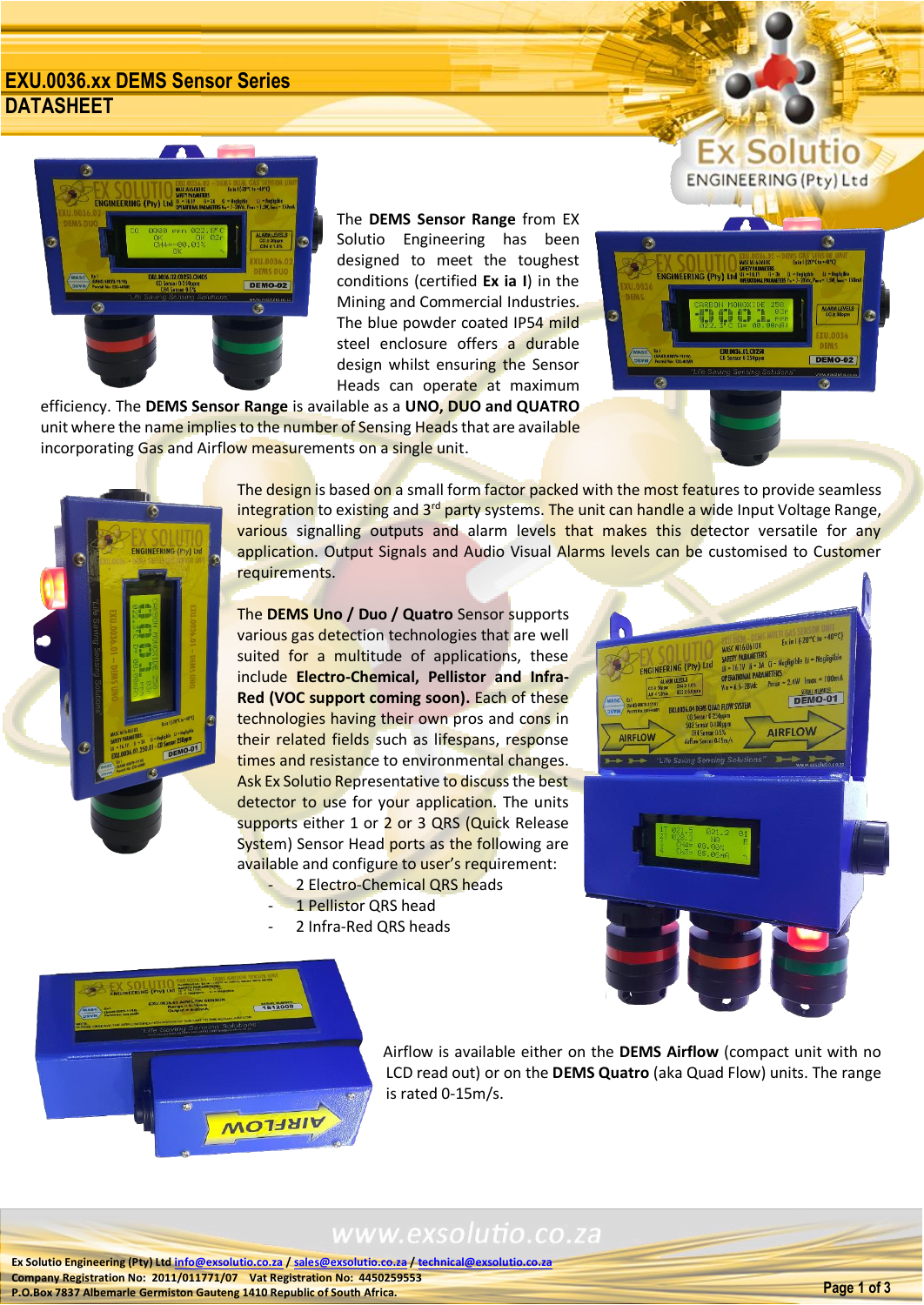### **EXU.0036.xx DEMS Sensor Series DATASHEET**

| <b>Gas</b><br><b>Type</b>                                                | <b>Gas Range</b>                         | <b>Response</b><br><b>Time (T90)</b> | <b>Shelf Life</b><br>(months) | <b>Ordering</b><br><b>Suffix</b>               |                     |
|--------------------------------------------------------------------------|------------------------------------------|--------------------------------------|-------------------------------|------------------------------------------------|---------------------|
| CH <sub>4</sub>                                                          | 0-5% LEL, IR 0-5% LEL, IR 0-100% v/v     | < 30/20/20s                          | N/A                           | CH405,<br><b>IR-CH405,</b><br><b>IR-CH4100</b> | <b>ENGINE</b>       |
| $\mathbf{C}$                                                             | 0-*(250 / 500 / 1000 / 5000 / 20000) ppm | $<$ 30s                              | 6                             | $CO*$                                          |                     |
| NH <sub>3</sub>                                                          | $0 - * (100 / 500)$ ppm                  | < 40s / 90s                          | (4wks)                        | $NH3*$                                         | The tabl            |
| 02                                                                       | $1 - 25%$                                | $<$ 15s                              | 6                             | O <sub>2</sub>                                 | common              |
| <b>HCN</b>                                                               | $0 - 100$ ppm                            | $<$ 120 $s$                          | 6                             | <b>HCN100</b>                                  | Gas dete            |
| H2S                                                                      | $0 - 200$ ppm                            | $<$ 30s                              | 6                             | H <sub>2</sub> S <sub>200</sub>                | unit supp           |
| <b>HCL</b>                                                               | $0 - 200$ ppm                            | $<$ 200s                             | 6                             | <b>HCL200</b>                                  |                     |
| <b>ETO</b>                                                               | $0 - 100$ ppm                            | $<$ 200s                             | 6                             | <b>ETO100</b>                                  | of chemi<br>Solutio |
| <b>NO2</b>                                                               | $0 - * (20 / 50 / 500)$ ppm              | < 60/30/60s                          | 6                             | $NO2*$                                         |                     |
| <b>COCL2</b>                                                             | $0 - 1$ ppm                              | $<$ 120s                             | $\overline{7}$                | COCL <sub>2</sub>                              | your requ           |
| <b>SO2</b>                                                               | $0 - * (50 / 100 / 2000)$ ppm            | < 35/40/30s                          | 6                             | $SO2*$                                         |                     |
| CO <sub>2</sub>                                                          | $0 - 5%$                                 | $<$ 20s                              | N/A                           | <b>IR-CO205</b>                                |                     |
| <b>I.S. Parameters</b><br><b>DEMS Sensor Features &amp; Combinations</b> |                                          |                                      |                               |                                                |                     |

# **Ex Solutio** ENGINEERING (Pty) Ltd

*The table shows the most common gases used in the Gas detection industry. The unit supports a vast number of chemistry, please ask Ex Solutio representative on your requirement.*

**MASC M16-0610X Ui = 16.1Vdc Ii = 3A Ci = Neg. Li = Neg.**

**Mark Scheme** 

**Permit No.: EXI-40MR**

**Operating Parameters**

**P = 2.4W (@16v)**

*Sensor Head chosen).*

**Vin = 6-30Vdc I = 150mA(max)**

*(Power Consumption depends on Gas* 

Wide Voltage Input Range 6-30Vdc (Low power Consumption)

- Communications via MODBUS RTU (RS485)
	- Ex Solutio MODBUS Mapping for full diagnostics
	- **MODBUS Map can be restructured to suite client's current system**
- Dual 4-20mA / 0.4-2.0V output (Quad Analogue output pending)
- Voltage Free micro-Relay Contacts (SPDT) (Not available on Quad Analogue output version)
- Separate Audio and Visual control for various alarm level indication
- Large Display to show all readings (20 Characters by 4 lines).
	- Backlight Flashes on activated Alarms.
	- Access to Calibration menus to allow for onsite calibration
	- Infra-Red link for handheld terminal to access the unit remotely
- Quick Coupling Plug for easy unit replacement.
- Quick Release Sensor head system for fast turnaround time on repairs and head changes
- Optional Ambient Temperature and Barometric Pressure also available

#### **Accessories**

- Calibration kits available which include Regulator + 0.5m Pipe + Sensor Hood
- Calibration Gases available at 5% Tolerance of the required value. Please call to confirm Gas range
- Calibration Gas carry bags available for 2 and 3 Bottles
- QRS Sensor heads are available as a stand-alone option

#### **Ordering Part Numbers**

| <b>EXU.0036.01.*</b> – DEMS Uno Sensor (Any 1 Gas type Sensor Head can be used)                                          |
|--------------------------------------------------------------------------------------------------------------------------|
| Example for a 500ppm CO sensor >>> EXU.0036.01.CO500                                                                     |
| <b>EXU.0036.02.*</b> - DEMS Duo Sensor (Any 2 Gas type Sensor Heads can be used)                                         |
| Example for a 250ppm CO + 100ppm SO2 sensor >>> EXU.0036.02.CO250.SO2100                                                 |
| <b>EXU.0036.04.</b> * – DEMS Quad Sensor (Any 3 Gas Sensor Heads can be used and includes an Air Flow detector $15m/s$ ) |
| Example for a 5% CH4 + 250ppm CO + 100ppm SO2 sensor >>> EXU.0036.04.CH405.CO250.SO2100                                  |
| Please Call for custom options                                                                                           |
| (Due to the numerous combinations available it would be too large to list all of them here)                              |

- 
- **EXS.0021.02.\*** QRS Sensor Head (use Ordering Suffix for required Gas)
- **EXU.0026.01** DEMS Airflow Sensor (0-15m/s)

# www.exsolutio.co.za

**Ex Solutio Engineering (Pty) Ltd [info@exsolutio.co.za](mailto:info@exsolutio.co.za) / [sales@exsolutio.co.za](mailto:sales@exsolutio.co.za) / [technical@exsolutio.co.za](mailto:technical@exsolutio.co.za) Company Registration No: 2011/011771/07 Vat Registration No: 4450259553 P.O.Box 7837 Albemarle Germiston Gauteng 1410 Republic of South Africa. Page 2 of 3**